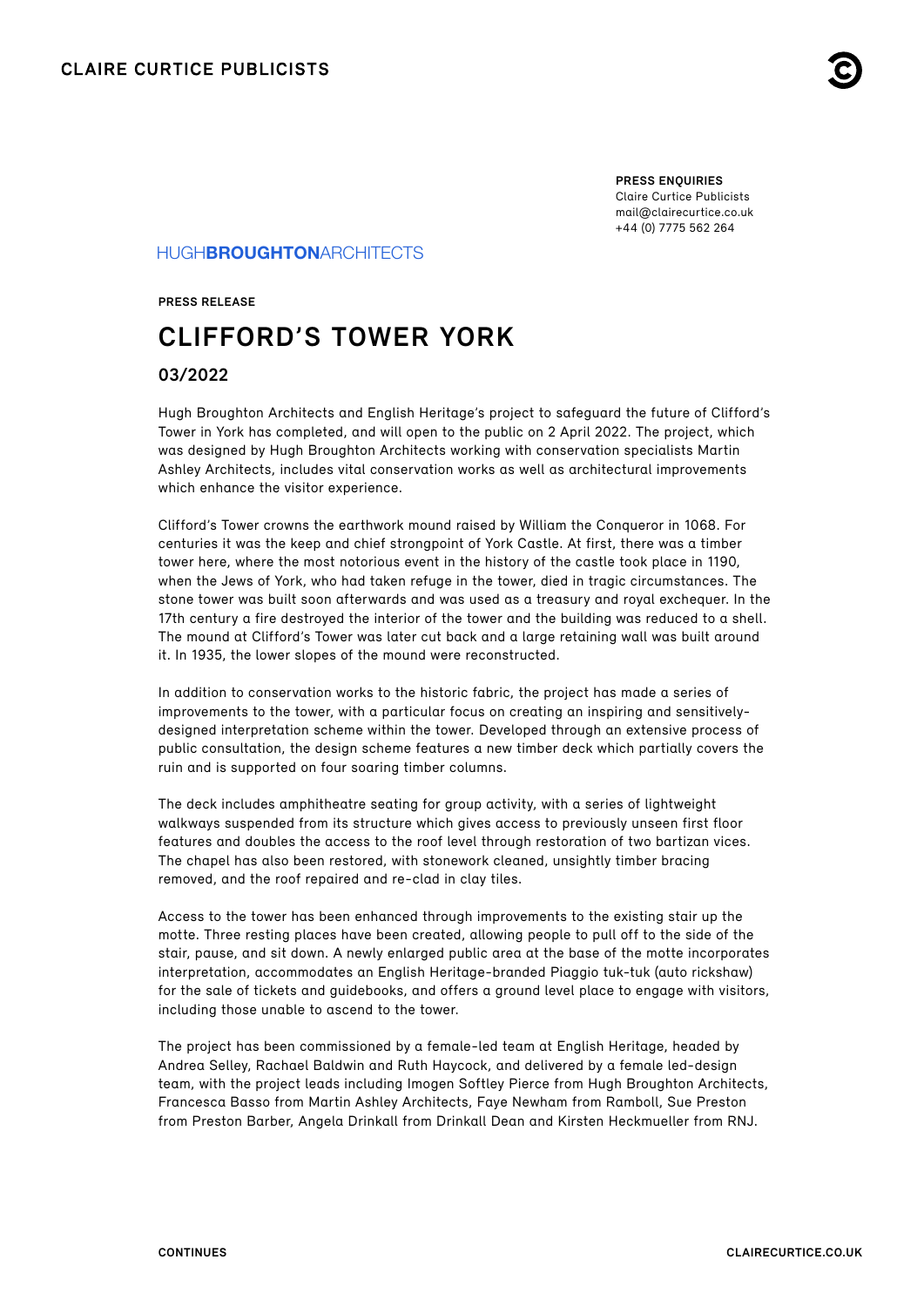

Hugh Broughton, Director, Hugh Broughton Architects, said:

"It has been a special privilege to work with English Heritage on such a significant project for the City of York, and we are thrilled that the Tower can now enjoy the next chapter in its rich and varied life. The entire project team has worked so collaboratively and so hard to deliver a project of excellence. The existing fabric has been carefully conserved, and enhanced interpretation introduces visitors to the many stories associated with the tower and the wider castle precincts. The timber deck and suspended walkways improve access, introduce visitors to previously unseen historic fabric, allow more time for people to enjoy the spectacular views of York and complement the special character of Clifford's Tower."

#### **Press enquiries:**

Claire Curtice Publicists +44 (0)7775 562264 [mail@clairecurtice.co.uk](mailto:mail@clairecurtice.co.uk?subject=Hugh Broughton Architects - Clifford)

#### **NOTES TO EDITORS**

| Address:                       | Tower Street, York YO1 9SA       |
|--------------------------------|----------------------------------|
| GIA:                           | Existing: 340m <sup>2</sup>      |
| New areas:                     | 375m <sup>2</sup>                |
| Total:                         | 715m <sup>2</sup>                |
| <b>Construction value:</b>     | £5 million                       |
| Client:                        | English Heritage                 |
| Design team:                   | <b>Hugh Broughton Architects</b> |
| <b>Project architect:</b>      | Imogen Softley Pierce            |
| <b>Conservation architect:</b> | <b>Martin Ashley Architects</b>  |
| Structural engineer:           | Ramboll                          |
| Services engineer:             | Preston Barber                   |
| <b>Quantity surveyor:</b>      | RNJ                              |
| Interpretation designer:       | Drinkall Dean                    |
| <b>Project management:</b>     | English Heritage                 |
| Contractor:                    | Simpson (York) Ltd               |
| Photography:                   | © Dirk Lindner                   |

**Hugh Broughton Architects** was formed in 1996 and has a reputation for producing carefully crafted contemporary architecture in sensitive settings.

The practice is well known for its work in the heritage sector. Recent award-winning projects include the conservation of the Painted Hall for the Old Royal Naval College in Greenwich (2019) and a purpose-built gallery for the Portland Collection on the Welbeck Estate, Nottinghamshire (2016). The practice is also a global authority on the design of research stations in extreme locations following the launch of the internationally acclaimed Halley VI Antarctic Research Station for the British Antarctic Survey (2013), an extraordinary commission which has led to numerous other international polar projects.

The practice is currently preparing designs for the Discovery Building at Rothera Research Station for British Antarctic Survey; Scott Base Redevelopment for Antarctica New Zealand; Project Pegasus for the Honourable Society of the Inner Temple in London; and the redevelopment of the Grade 2\* Listed Sheerness Dockyard Church into a business incubator hub.

#### **[www.hbarchitects.co.uk](https://hbarchitects.co.uk)**